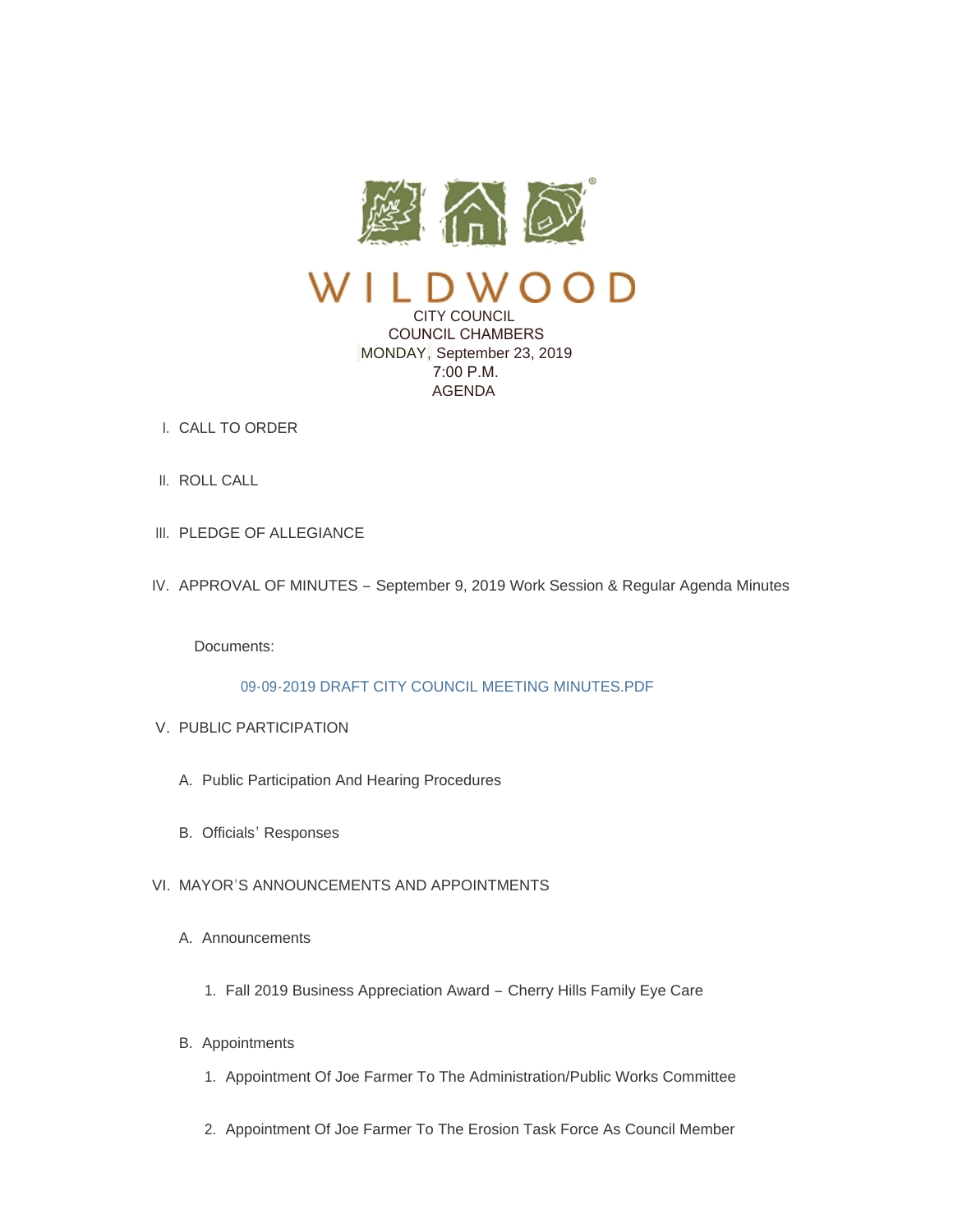- 3. Appointment Of Joe Farmer To The Historic Preservation Commission As Council Liaison
- 4. Appointment Of Joe Farmer To The Wildwood Preservation Commission As Council Liaison

## VII. PUBLIC HEARING

A. P.Z. 13-19 City Of Wildwood, Missouri 16860 Main Street, Wildwood, Missouri 63040, C/O Department Of Planning

A request for the preparation of a recommendation by the Planning and Zoning Commission upon an item relating to an extension of a moratorium that is associated with P.Z. 1 and 1a-99 W.J. Byrne Builders, Inc., 3112 Shady Glen Estates Drive, Wildwood, Missouri 63038, which incorporates an approved Planned Residential Development Overlay District (PRD) that authorizes a twenty-three (23) lot residential subdivision located on a 18.33 acre tract of land, being situated on the north side of Strecker Road, east of Englebrook Drive (Locator Numbers 22U240024, 22U330031, and 22U330062/Street Addresses 177 Strecker Road, 165 Strecker Road, and 173 Strecker Road), given the current stay on the issuance of permits for the development of the site, in accordance with the approved Site Development Plan (SDP), has been in place for over eleven (11) years, but still requires certain determinations and actions relative to the subject tract of land. (Ward – Two)

Documents:

#### [PUBLIC HEARING -](https://www.cityofwildwood.com/AgendaCenter/ViewFile/Item/22094?fileID=27482) P.Z. 13-19.PDF

- VIII. LEGISLATION
	- UNFINISHED BUSINESS A.
		- BILL #2499 1.

AN ORDINANCE BY THE CITY COUNCIL OF THE CITY OF WILDWOOD, MISSOURI THAT HEREBY AMENDS VARIOUS SECTIONS OF CHAPTER 415 OF THE CODE OF ORDINANCES OF THE CITY OF WILDWOOD, AND ENACTS A NEW SECTION 415.610; REGULATING MEDICAL MARIJUANA FACILITIES WITHIN THE CITY OF WILDWOOD, MISSOURI, WHICH INCLUDES THE ACTIVITIES OF CULTIVATION, MANUFACTURE, TESTING, TRANSPORTATION, AND SALE, ALL BEING CONSISTENT WITH THE ACTION OF THE PLANNING AND ZONING COMMISSION CONTAINED IN ITS LETTER OF RECOMMENDATION DATED AUGUST 19, 2019. Recommended by the Planning and Zoning Commission (Second Reading) (Wards – All) Direct Budgetary Impact: None

Documents:

### [BILL 2499.PDF](https://www.cityofwildwood.com/AgendaCenter/ViewFile/Item/22097?fileID=27469)

BILL #2500 2.

AN ORDINANCE OF THE CITY COUNCIL OF THE CITY OF WILDWOOD APPROVING THE ADJUSTMENT OF CERTAIN COMMON BOUNDARY LINES BETWEEN THREE (3) EXISTING PARCELS OF GROUND, KNOWN AS A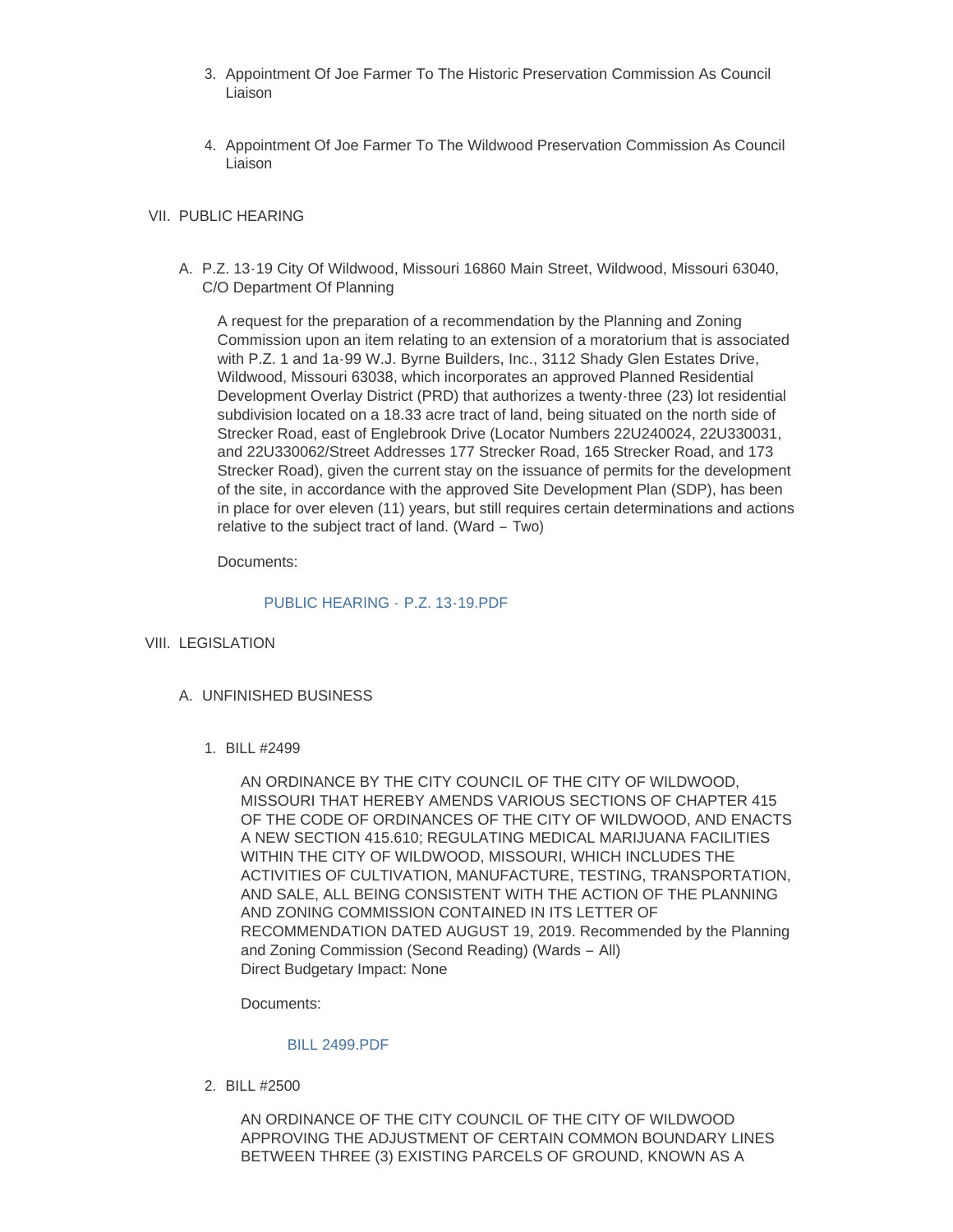TRACT OF LAND IN THE SOUTHEAST QUARTER OF THE NORTHWEST QUARTER OF SECTION 26, TOWNSHIP 45 NORTH, RANGE 3 EAST, CITY OF WILDWOOD, ST. LOUIS COUNTY, MISSOURI, AND, MORE SPECIFICALLY, SITUATED EAST SIDE OF STATE ROUTE 109, SOUTH OF BLUM FARM ROAD, FOR THE PURPOSES OF RECONFIGURING THEIR COMMON BOUNDARY LINES AND ESTABLISHING A DEDICATED INGRESS/EGRESS EASEMENT TO THEM FOR ACCESS PURPOSES (hereafter Blum Farm Boundary Adjustment Plat), THEREBY IN ACCORDANCE WITH THE CITY'S REQUIREMENTS, AS SET FORTH IN ITS SUBDIVISION AND DEVELOPMENT REGULATIONS. Recommended by the Department of Planning (Second Reading) (Ward – Three) Direct Budgetary Impact: None

Documents:

#### [BILL 2500.PDF](https://www.cityofwildwood.com/AgendaCenter/ViewFile/Item/22101?fileID=27470)

BILL #2501 3.

AN ORDINANCE BY THE CITY COUNCIL OF THE CITY OF WILDWOOD, MISSOURI AUTHORIZING THE MAYOR OF THE CITY OF WILDWOOD, MISSOURI, ON BEHALF OF THIS COMMUNITY, TO EXECUTE AN AGREEMENT WITH ST. LOUIS HOME FIRES BBQ BASH, L.L.C. FOR THE ORGANIZATION AND MANAGEMENT OF THE 2019 WILDWOOD BBQ BASH EVENT AT THE ST. LOUIS COMMUNITY COLLEGE – WILDWOOD CAMPUS. (Wards – All) Recommended by the Department of Planning and Parks (Second Reading) (Wards – All) Direct Budgetary Impact: \$51,000

Documents:

### [BILL 2501.PDF](https://www.cityofwildwood.com/AgendaCenter/ViewFile/Item/22102?fileID=27471)

BILL #2502 4.

AN ORDINANCE BY THE CITY COUNCIL OF THE CITY OF WILDWOOD, MISSOURI AUTHORIZING THE DIVISION OF A 6.89-ACRE TRACT OF LAND, KNOWN AS ADJUSTED LOT B OF BIDDLE BUCK RIDGE, WHICH IS PART OF THE SOUTHWEST QUARTER OF SECTION 35, TOWNSHIP 45 NORTH, RANGE 3 EAST, CITY OF WILDWOOD, ST. LOUIS COUNTY, MISSOURI, AND MORE SPECIFICALLY SITUATED ON THE NORTH SIDE OF HOHMANN ROAD, WEST OF POND ROAD, FOR THE PURPOSES OF SUBDIVIDING IT INTO TWO (2) PARCELS OF GROUND, HEREAFTER TO BE KNOWN AS LOTS 1 AND 2 OF BIDDLE BUCK RIDGE, BOTH RESULTANT PROPERTIES BEING IN EXCESS OF THREE (3) ACRES EACH. Recommended by the Department of Planning (Second Reading) (Ward – One) Direct Budgetary Impact: None

Documents:

### [BILL 2502.PDF](https://www.cityofwildwood.com/AgendaCenter/ViewFile/Item/22103?fileID=27472)

- **B. NEW BUSINESS** 
	- BILL #2504 1.

AN ORDINANCE OF THE CITY OF WILDWOOD, MISSOURI, AUTHORIZING THE MAYOR TO NEGOTIATE AND EXECUTE A CITY-CONTRACTOR AGREEMENT ON BEHALF OF THE CITY OF WILDWOOD WITH E. MEIER CONTRACTING, INC., FOR THE CONSTRUCTION OF THE WESTHAMPTON WOODS RIGHT TURN LANE PROJECT, INCLUDING TRAFFIC CONTROL AND OTHER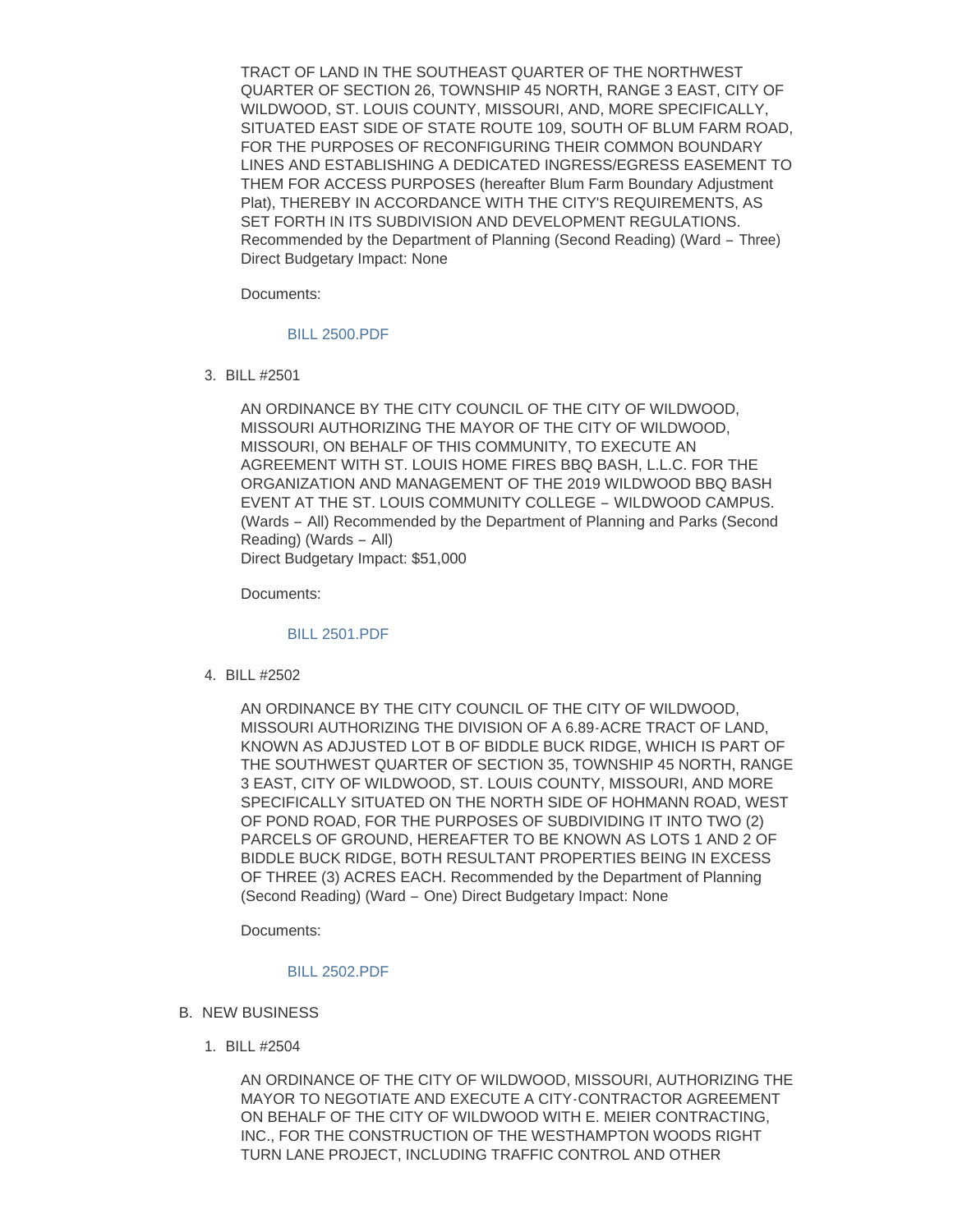INCIDENTAL ITEMS AS SHOWN ON THE CONSTRUCTION DRAWINGS AND SPECIFICATIONS. Recommended by the Administration/Public Works Committee (First Reading) (Ward – Three) Direct Budgetary Impact: \$35,000 (\$13,000 will be provided by a special escrow)

Documents:

#### [BILL 2504.PDF](https://www.cityofwildwood.com/AgendaCenter/ViewFile/Item/22105?fileID=27473)

BILL #2505 2.

AN ORDINANCE OF THE CITY OF WILDWOOD, MISSOURI, AMENDING CHAPTER 390, TRAFFIC SCHEDULE XII, OF THE MUNICIPAL CODE OF THE CITY OF WILDWOOD, BY ESTABLISHING A REGULATION OF THE KINDS AND CLASSES OF TRAFFIC PERMITTED ON POND ROAD, SMITH SCHOOL ROAD AND SMITH SCHOOL SPUR. Recommended by the Board of Public Safety (First Reading) (Ward – One) Direct Budgetary Impact: >\$1,000

Documents:

#### [BILL 2505.PDF](https://www.cityofwildwood.com/AgendaCenter/ViewFile/Item/22106?fileID=27474)

BILL #2506 3.

AN ORDINANCE BY THE CITY COUNCIL OF THE CITY OF WILDWOOD, MISSOURI AUTHORIZING THE MAYOR OF THE CITY OF WILDWOOD, MISSOURI TO PURCHASE AND ENTER INTO A MAINTENANCE AGREEMENT FOR THE INSTALLATION AND UPKEEP OF VIDEO CAMERAS FOR DEPLOYMENT IN AND AROUND CITY HALL, PER THE RECOMMENDATION OF THE BOARD OF PUBLIC SAFETY REGARDING THE SAME. Recommended by the Board of Public Safety (First Reading) (Wards – All) Direct Budgetary Impact: \$80,994.00 for Purchase, with an Annual Cost of \$5,112.00 for **Maintenance** 

Documents:

### [BILL 2506.PDF](https://www.cityofwildwood.com/AgendaCenter/ViewFile/Item/22107?fileID=27475)

BILL #2507 4.

AN ORDINANCE BY THE CITY COUNCIL OF THE CITY OF WILDWOOD, MISSOURI AUTHORIZING A CHANGE TO AMENDED MIXED-USE DEVELOPMENT DISTRICT ORDINANCE #2406, WHICH GOVERNS THE OVERALL DEVELOPMENT AREAS OF THE HARBORS AT LAKE CHESTERFIELD PROJECT, SUCH BEING GENERALLY LOCATED ON THE SOUTH SIDE OF MANCHESTER ROAD, AT ITS INTERSECTION WITH PIERSIDE LANE, THEREBY CORRECTING A CONVERSION ERROR IN THE LANGUAGE OF THIS LEGISLATION, WITH SUCH ACTION BEING CONSISTENT WITH THE REPORT AND RECOMMENDATION OF THE PLANNING AND ZONING COMMISSION THAT IS DATED AUGUST 19, 2019. Recommended by the Planning and Zoning Commission (First Reading) (Wards – Seven) Direct Budgetary Impact: None

Documents:

## [BILL 2507.PDF](https://www.cityofwildwood.com/AgendaCenter/ViewFile/Item/22108?fileID=27489)

BILL #2508 5.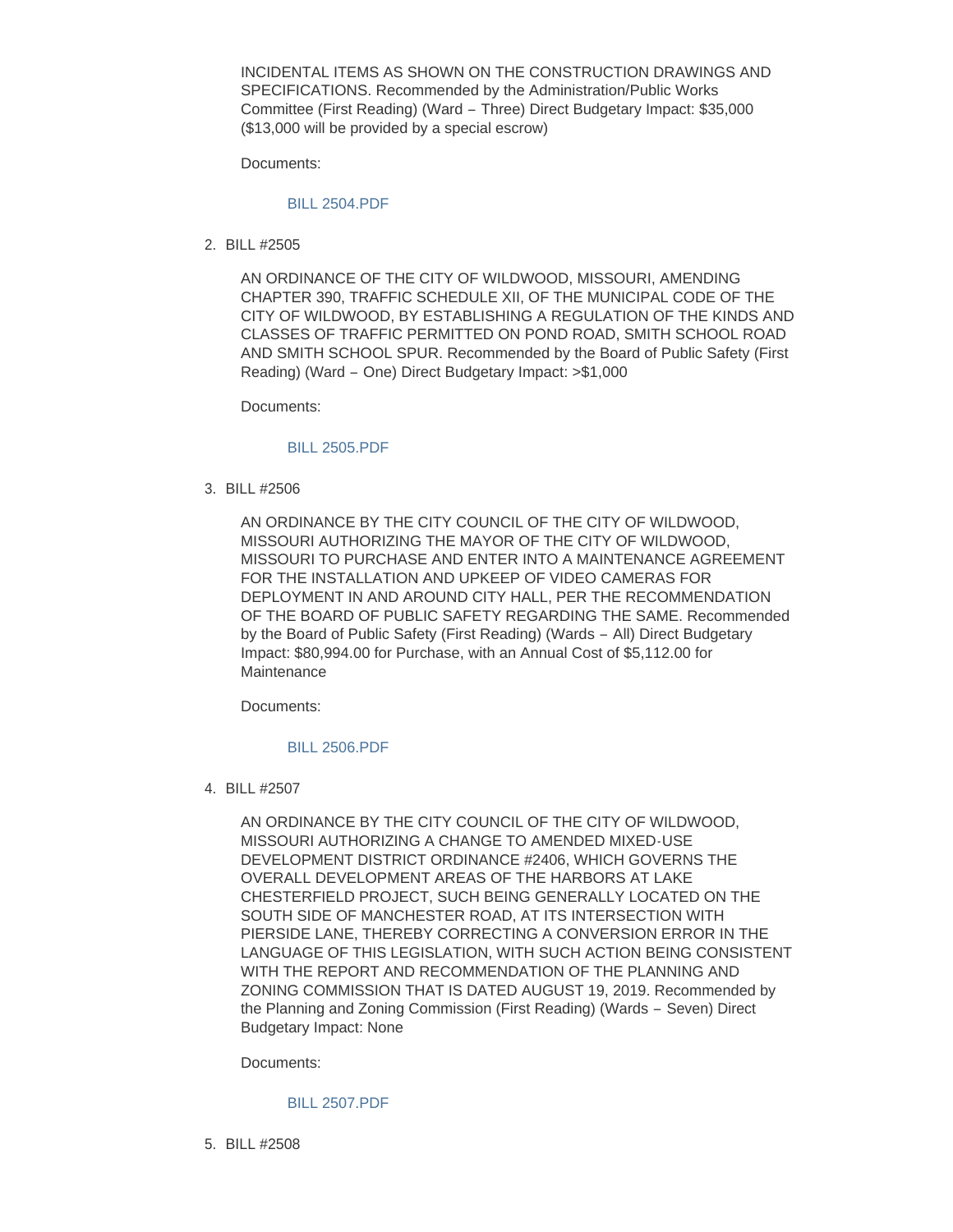AN ORDINANCE BY THE CITY COUNCIL OF THE CITY OF WILDWOOD, MISSOURI APPROVING THE ADJUSTMENT OF CERTAIN COMMON BOUNDARY LINES BETWEEN TWO (2) EXISTING PARCELS OF GROUND, KNOWN AS LOTS 28 AND 29 OF PLAT NINE OF THE WILDHORSE SPRING FARM SUBDIVISION, ALSO BEING A TRACT OF LAND IN U.S. SURVEY 1956, TOWNSHIP 45 NORTH, RANGE 3 EAST, CITY OF WILDWOOD, ST. LOUIS COUNTY, MISSOURI, AND, MORE SPECIFICALLY SITUATED AT THE INTERSECTION OF RO BRIDGE COURT AND LARIMORE VALLEY DRIVE, FOR THE PURPOSES OF CONSOLIDATING THEM INTO A SINGLE PROPERTY THAT WILL BE 3.4 ACRES IN AREA, WITH SUCH ACTION BEING IN ACCORDANCE WITH THE CITY'S REQUIREMENTS SET FORTH IN ITS SUBDIVISION AND DEVELOPMENT REGULATIONS FOR THIS TYPE OF CHANGE. Recommended by the Department of Planning (First Reading) (Ward – One)

Direct Budgetary Impact: None

Documents:

#### [BILL 2508.PDF](https://www.cityofwildwood.com/AgendaCenter/ViewFile/Item/22109?fileID=27477)

BILL #2509 6.

AN ORDINANCE BY THE CITY COUNCIL OF THE CITY OF WILDWOOD, MISSOURI AUTHORIZING THE MAYOR OF THE CITY OF WILDWOOD, MISSOURI, ON BEHALF OF THIS COMMUNITY, TO NEGOTIATE AND EXECUTE AN USER AGREEMENT FOR SUBSCRIBER RADIOS WITH ST. LOUIS COUNTY, MISSOURI, ACTING FOR THE ST. LOUIS COUNTY EMERGENCY COMMUNICATION COMMISSION, FOR AN INTEROPERABLE MOBILE COMMUNICATIONS RADIO SYSTEM. Recommended by the City Administrator (First Reading) (Wards – All) Direct Budgetary Impact: Estimated \$4,000.00 of Prop P funding

Documents:

#### [BILL 2509.PDF](https://www.cityofwildwood.com/AgendaCenter/ViewFile/Item/22110?fileID=27478)

IX. RESOLUTIONS

## A. RESOLUTION #2019-35

A RESOLUTION BY THE CITY COUNCIL OF THE CITY OF WILDWOOD, MISSOURI AUTHORIZING THE CITY ADMINISTRATOR OF THE CITY OF WILDWOOD, MISSOURI, ON BEHALF OF THIS COMMUNITY, TO AUTHORIZE AND EXECUTE A PURCHASE ORDER WITH GREEN 2GO, L.L.C. FOR THE 2019 CELEBRATE WILDWOOD EVENT. Recommended by the Celebrate Wildwood Commission and the Department of Planning (Wards – All) Direct Budgetary Impact: \$15,380.00

Documents:

#### [RESOLUTION 2019-35.PDF](https://www.cityofwildwood.com/AgendaCenter/ViewFile/Item/22112?fileID=27479)

- X. MISCELLANEOUS
	- A. Approval Of Expenditures